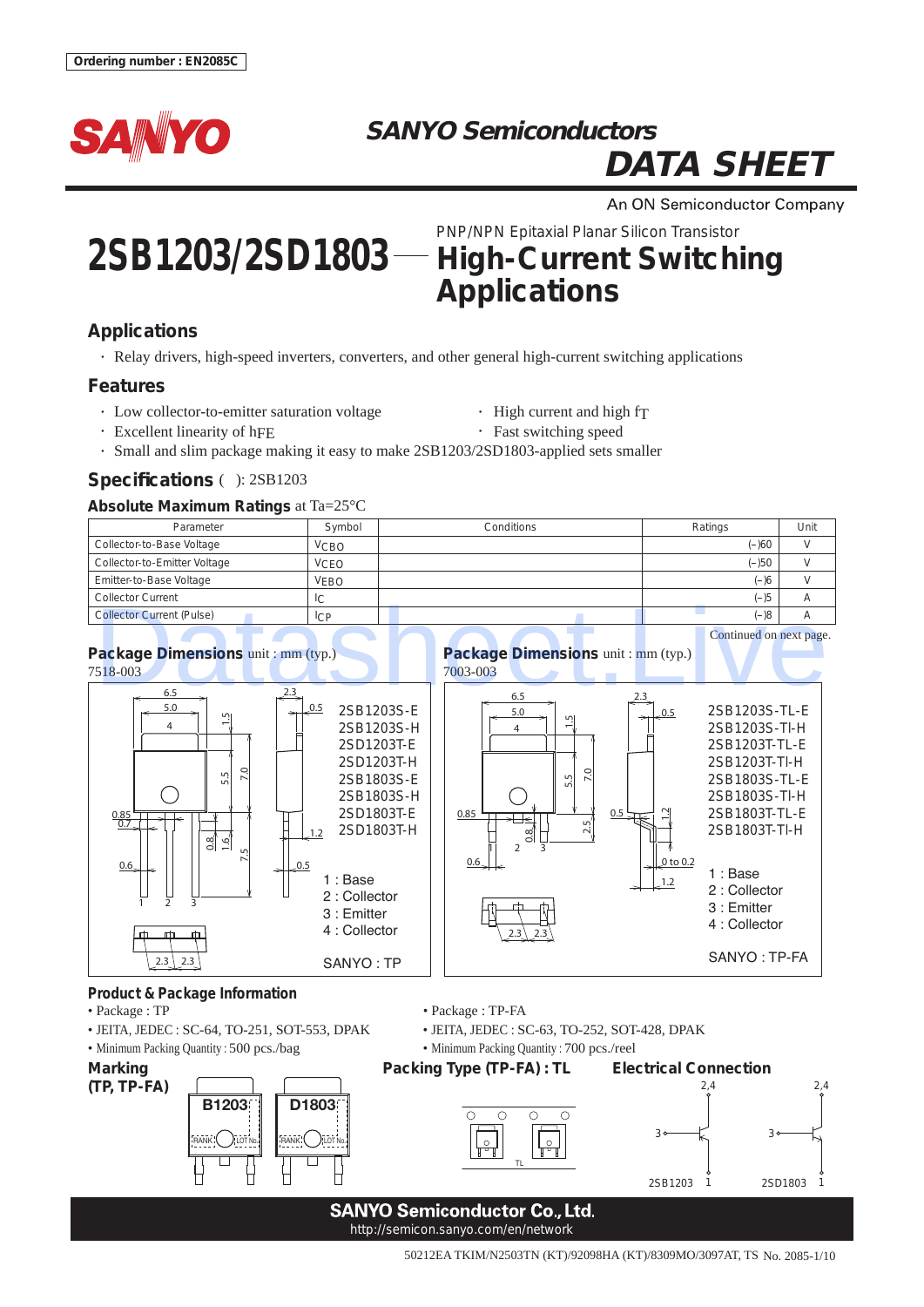#### **2SB1203/2SD1803**

#### Continued from preceding page.

| Parameter                    | Symbol      | Conditions         | Ratings         | Unit         |
|------------------------------|-------------|--------------------|-----------------|--------------|
| <b>Collector Dissipation</b> |             |                    |                 | W            |
|                              | $P_{\rm C}$ | $Tc = 25^{\circ}C$ | 20              | W            |
| Junction Temperature         |             |                    | 150             | $\circ$      |
| Storage Temperature          | Tstg        |                    | $-55$ to $+150$ | $\circ$<br>◡ |

#### **Electrical Characteristics** at Ta=25°C

| Parameter                                           |                 | Symbol<br>Conditions               |         | Ratings   |           |        |
|-----------------------------------------------------|-----------------|------------------------------------|---------|-----------|-----------|--------|
|                                                     |                 |                                    | min.    | typ.      | max.      | Unit   |
| <b>Collector Cutoff Current</b>                     | <b>ICBO</b>     | $VCB = (-)40V, IE = 0A$            |         |           | $(-)1$    | μA     |
| <b>Emitter Cutoff Current</b>                       | <b>FBO</b>      | $VFR = (-)4V, I_C = 0A$            |         |           | $(-)1$    | μA     |
| <b>DC Current Gain</b>                              | $h$ FE1         | $VCF = (-2V, ICF = (-)0.5A)$       | $70*$   |           | $400*$    |        |
|                                                     | hFE2            | $VCF = (-)2V$ , $ICF = (-)4A$      | 35      |           |           |        |
| Gain-Bandwidth Product                              | fT              | $VCF = (-)5V, IC = (-)1A$          |         | (130)180  |           | MHz    |
| <b>Output Capacitance</b>                           | Cob             | $V_{CB} = (-10V, f = 1MHz)$        |         | (60)40    |           | pF     |
| Collector-to-Emitter Saturation Voltage<br>VCE(sat) |                 | $I_C = (-)3A$ , $I_B = (-)0.15A$   |         | (-280)220 | (-550)400 | mV     |
| Base-to-Emitter Saturation Voltage                  | VBF(sat)        | $I_C = (-)3A$ , $I_B = (-)0.15A$   |         | $(-)0.95$ | $(-)1.3$  | V      |
| Collector-to-Base Breakdown Voltage                 | V(BR)CBO        | $IC = (-10\mu A, IE = 0A)$         | $(-)60$ |           |           | $\vee$ |
| Collector-to-Emitter Breakdown Voltage              | $V(BR)$ CEO     | $I_C = (-1)$ mA, $R_{BF} = \infty$ | $(-)50$ |           |           | V      |
| Emitter-to-Base Breakdown Voltage                   | V(BR)EBO        | $I_F = (-10 \mu A, I_C = 0A)$      | $(-)6$  |           |           | V      |
| Turn-On Time                                        | t <sub>on</sub> |                                    |         | (50)50    |           | ns     |
| Storage Time                                        | tstg            | See specified Test Circuit.        |         | (450)500  |           | ns.    |
| Fall Time                                           | tf              |                                    |         | (20)20    |           | ns     |

 $*$ : The 2SB1203/2SD1803 are classified by 0.5A hFE as follows :

| Rank      |           |                     |              |     |
|-----------|-----------|---------------------|--------------|-----|
| $-$<br>₫Ŀ | 70 to 140 | 200<br>$\mathsf{t}$ | 280<br>1101n | 400 |

#### **Switching Time Test Circuit**



 $I = 10I_B1 = -10I_B2 = 2A$ For PNP, the polarity is reversed.

#### **Ordering Information**

| Device        | Package | Shipping     | memo                     |
|---------------|---------|--------------|--------------------------|
| 2SB1203S-E    | TP      | 500pcs./bag  | Pb Free                  |
| 2SB1203S-H    | TP      | 500pcs./bag  | Pb Free and Halogen Free |
| 2SD1203T-E    | TP      | 500pcs./bag  | Pb Free                  |
| 2SD1203T-H    | TP      | 500pcs./bag  | Pb Free and Halogen Free |
| 2SB1803S-E    | TP      | 500pcs./bag  | Pb Free                  |
| 2SB1803S-H    | TP      | 500pcs./bag  | Pb Free and Halogen Free |
| 2SD1803T-E    | TP      | 500pcs./bag  | Pb Free                  |
| 2SD1803T-H    | TP      | 500pcs./bag  | Pb Free and Halogen Free |
| 2SB1203S-TL-E | TP-FA   | 700pcs./reel | Pb Free                  |
| 2SB1203S-TI-H | TP-FA   | 700pcs./reel | Pb Free and Halogen Free |
| 2SB1203T-TL-E | TP-FA   | 700pcs./reel | Pb Free                  |
| 2SB1203T-TI-H | TP-FA   | 700pcs./reel | Pb Free and Halogen Free |
| 2SB1803S-TL-E | TP-FA   | 700pcs./reel | Pb Free                  |
| 2SB1803S-TI-H | TP-FA   | 700pcs./reel | Pb Free and Halogen Free |
| 2SB1803T-TL-E | TP-FA   | 700pcs./reel | Pb Free                  |
| 2SB1803T-TI-H | TP-FA   | 700pcs./reel | Pb Free and Halogen Free |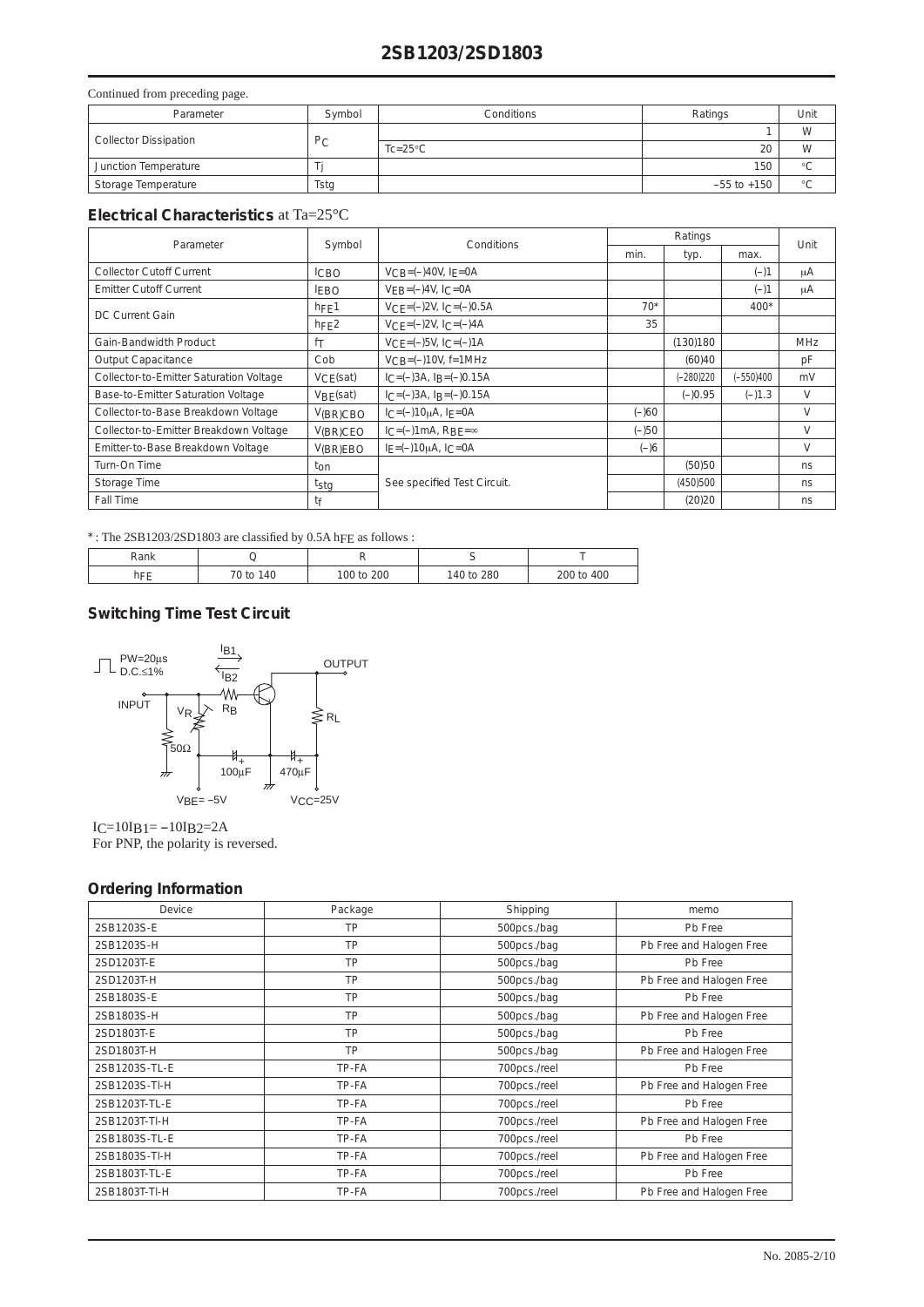#### **2SB1203/2SD1803**



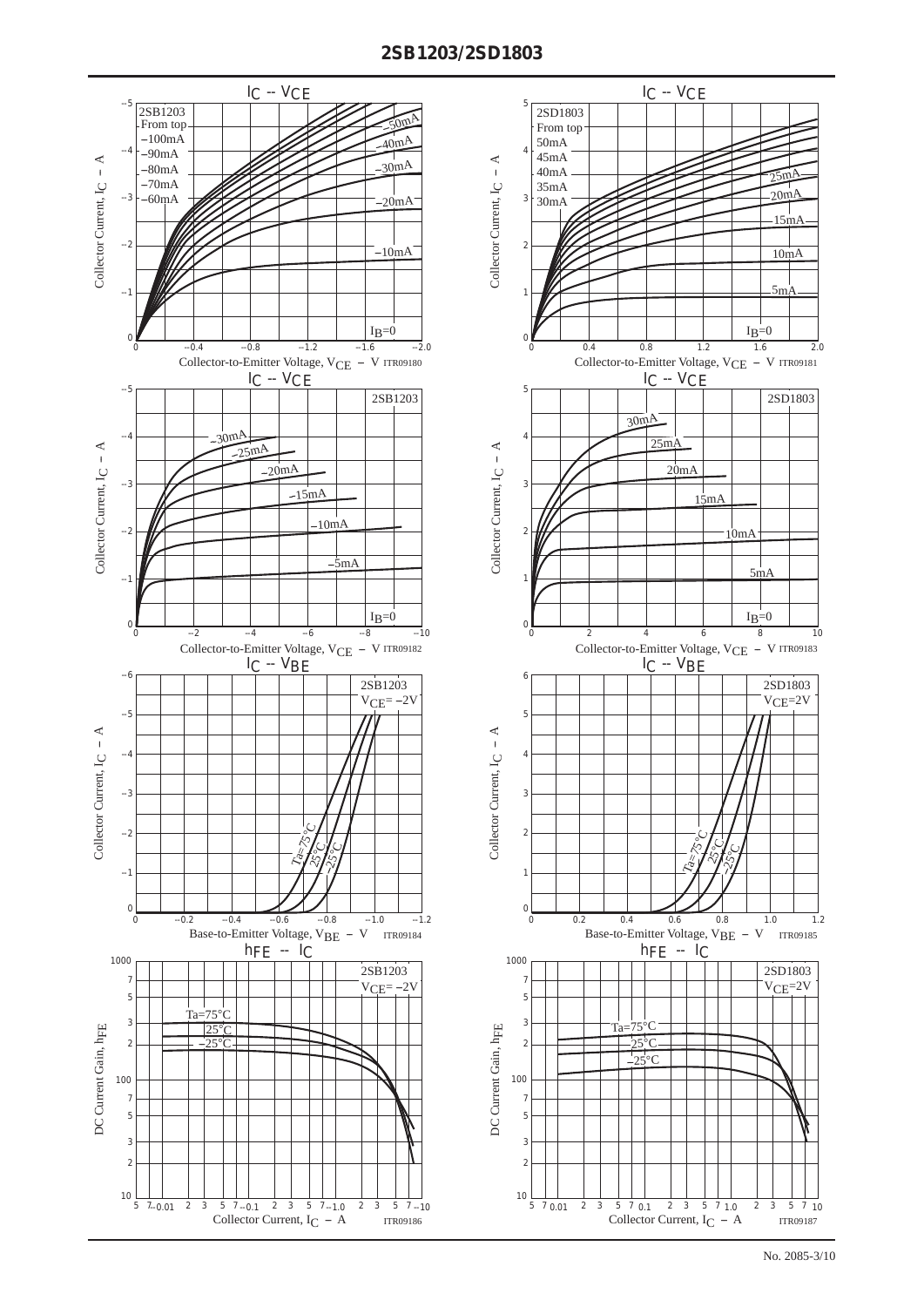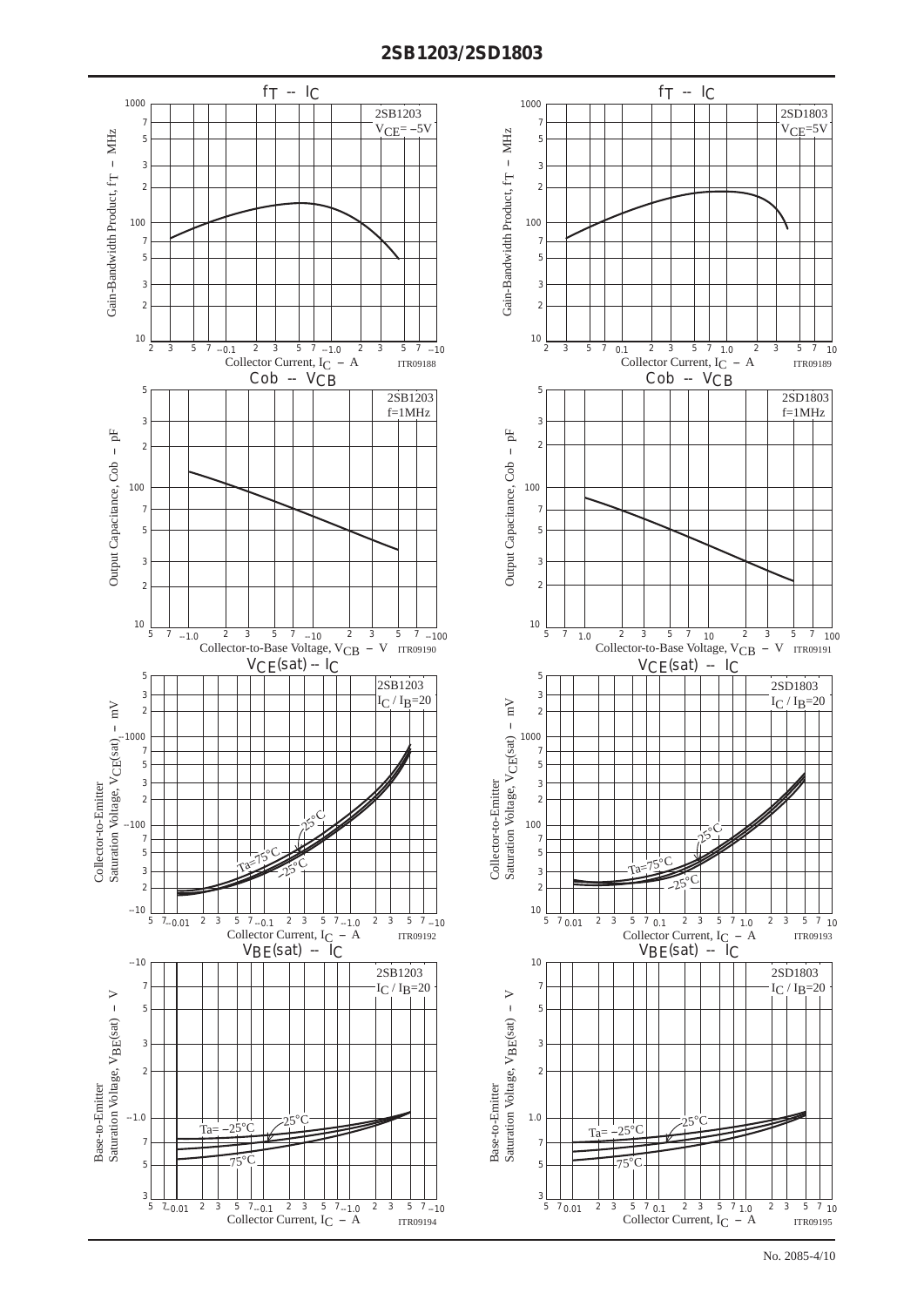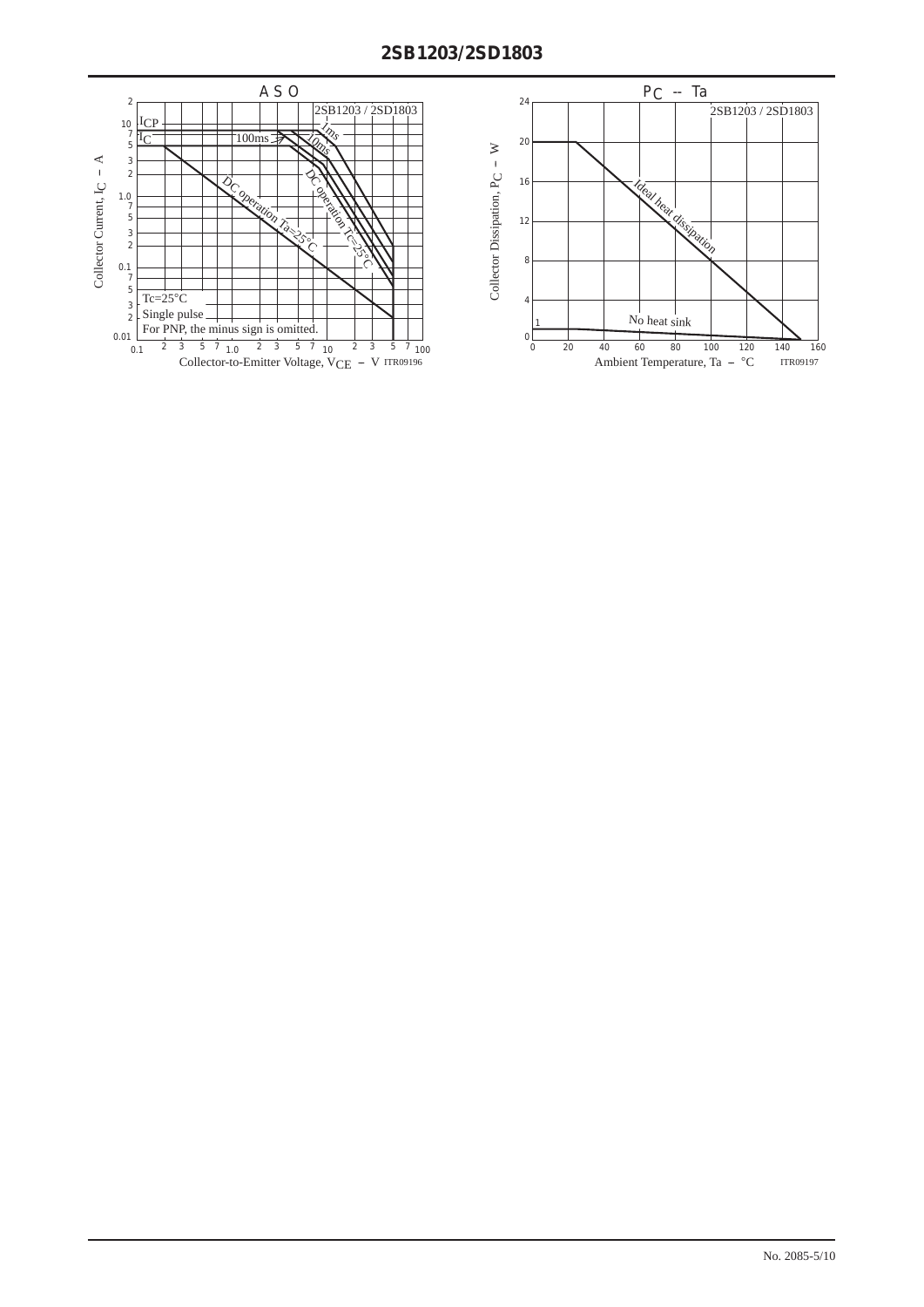#### **Taping Specifi cation**

 2SB1203S-TL-E, 2SB1203S-Tl-H, 2SB1203T-TL-E, 2SB1203T-Tl-H, 2SB1803S-TL-E, 2SB1803S-Tl-H, 2SB1803T-TL-E, 2SB1803T-Tl-H

|  |  |  |  |  | Packing Format |  |
|--|--|--|--|--|----------------|--|
|--|--|--|--|--|----------------|--|

| Package Name   | Carrier Tape                                |          | Maximum Number of<br>devices contained (pcs)                |                                                                            | Packing format                                                                                                                                                                                                                                                                                                                                                                                                                                                                                                                                                                                                                                                                                                                                                              |
|----------------|---------------------------------------------|----------|-------------------------------------------------------------|----------------------------------------------------------------------------|-----------------------------------------------------------------------------------------------------------------------------------------------------------------------------------------------------------------------------------------------------------------------------------------------------------------------------------------------------------------------------------------------------------------------------------------------------------------------------------------------------------------------------------------------------------------------------------------------------------------------------------------------------------------------------------------------------------------------------------------------------------------------------|
|                | Type                                        | Reel     |                                                             | Inner box   Outer box                                                      | $Outer BOX (A-7)$<br>$Inner BOX (C-1)$                                                                                                                                                                                                                                                                                                                                                                                                                                                                                                                                                                                                                                                                                                                                      |
| $TP-FA$        | TP.                                         | 700      | 2, 100                                                      | 12,600                                                                     | 6 inner boxes contained<br>3 reels contained                                                                                                                                                                                                                                                                                                                                                                                                                                                                                                                                                                                                                                                                                                                                |
|                |                                             |          |                                                             |                                                                            | Dimensions: mm (external)  <br>Dimensions:mm (external)                                                                                                                                                                                                                                                                                                                                                                                                                                                                                                                                                                                                                                                                                                                     |
|                |                                             |          |                                                             |                                                                            | 183×72×185<br>$440 \times 195 \times 210$                                                                                                                                                                                                                                                                                                                                                                                                                                                                                                                                                                                                                                                                                                                                   |
| Packing method | Type No.<br>LOT No.<br>Origin<br>Reel label | Quantity | $\rightarrow$<br>$\rightarrow$<br>$\rightarrow$<br>NOTE (1) | (P) TYPE 000000000<br>(Q) QTY<br>(Z) SPECIAL<br>Label<br>LEAD<br>LEAD FREE | Reel label, Inner box label<br>Quter box label<br>It is a label at the time of factory shipments<br>(u n i t : mm)<br>The form of a label may change in physical<br>distribution process.<br>69<br>108<br>TYPE CODE<br>,,,,,,,,,,,,,,,,,,<br>TE TERMINE TERMINE ENTERTA DELL'UNIONE DELL'UNIONE DELL'UNIONE DELL'UNIONE DELL'UNIONE DELL'UNIONE DELL'UNIONE<br>*000000000000000<br>TYPE<br>(XXXXXXX)<br>$\infty$<br>$0.000$ PCS LEAD FREE *<br>QTY<br>$\overline{ }$<br>$\bigcirc$<br>LOT<br>ന<br>PACKAGE<br>ASSEMBLY: **** (DIFFUSION: **** )<br>SPECIAL<br>*20722005310C*<br>ASSEMBLY:**** (DIFFUSION:**** )<br>The LEAD FREE * description shows that the surface<br>treatment of the terminal is lead free.<br>JEITA Phase<br>FREE 3<br>JEITA Phase 3A<br>JEITA Phase 3 |

### Taping configuration

1. Carrier tape size (unit:mm)

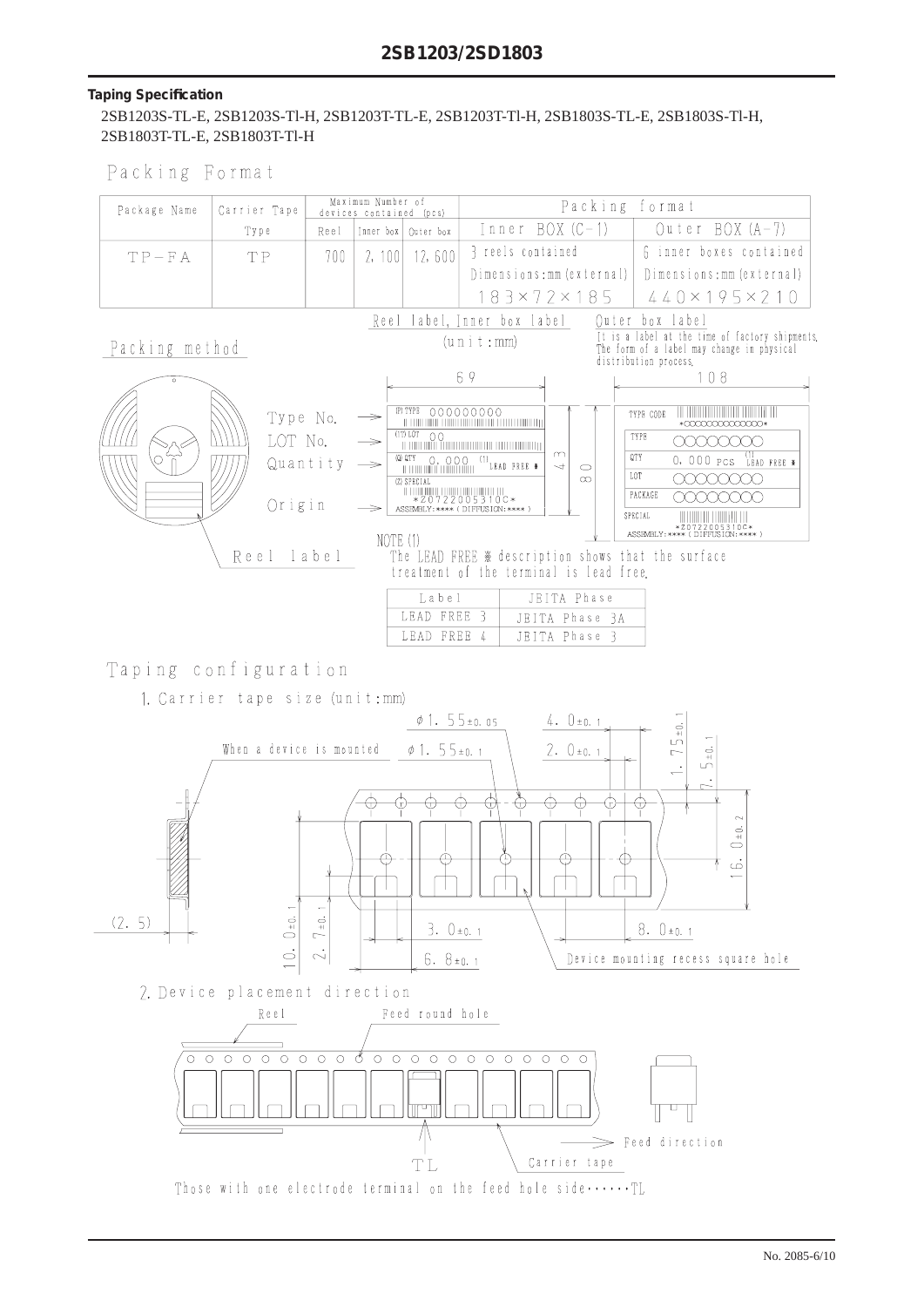#### **Outline Drawing Community Community Community Community Community Community Community Community Community Community Community Community Community Community Community Community Community Community Community Community Commu**

 2SB1203S-TL-E, 2SB1203S-Tl-H, 2SB1203T-TL-E, 2SB1203T-Tl-H, 2SB1803S-TL-E, 2SB1803S-Tl-H, 2SB1803T-TL-E, 2SB1803T-Tl-H

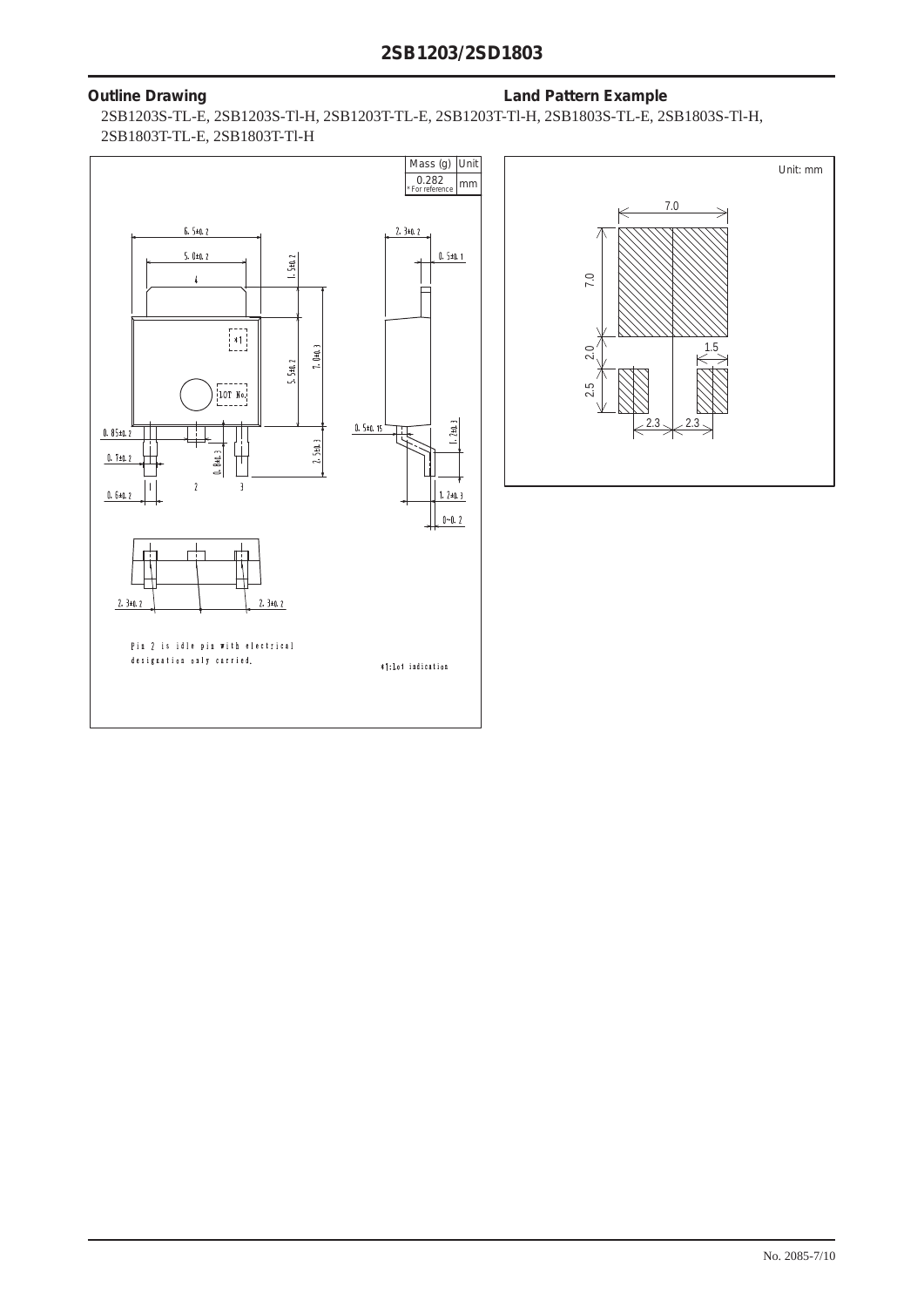#### **Bag Packing Specification**

2SB1203S-E, 2SB1203S-H, 2SD1203T-E, 2SD1203T-H, 2SB1803S-E, 2SB1803S-H, 2SD1803T-E, 2SD1803T-H

#### 1. Packing Format

| Package Name |     |                                            | Maximum Number of devices contained (pcs) |             |  |
|--------------|-----|--------------------------------------------|-------------------------------------------|-------------|--|
| <b>Bag</b>   |     | Inner box                                  | Outer box                                 |             |  |
| TP           |     | $B - 1$                                    | $A - 1$                                   | $A-7$       |  |
|              | 500 | 10,000                                     | 50,000                                    | 30,000      |  |
|              |     | Packing format (Dimensions: mm (external)) |                                           |             |  |
|              |     | Inner box                                  | Outer box                                 |             |  |
|              |     | $B - 1$                                    | $A -$                                     | $A-7$       |  |
|              |     | 445×225×55                                 | 470×250×300                               | 470×250×190 |  |

2. Bag dimensions





#### 3. Bag label, Inner box label  $(u n i t : mm)$

| Type No.                   | (P) TYPE                                                           |   |
|----------------------------|--------------------------------------------------------------------|---|
| LOT No.                    | (IT) LOT                                                           |   |
| Quantity $\Longrightarrow$ | (Q) QTY<br>. <sup>(1)</sup> LEAD FREE<br>0,000                     | m |
| Origin                     | (Z) SPECIAL<br>*Z0722005310C*<br>ASSEMBLY: **** (DIFFUSION: **** ) |   |

# 4. Outer box label

 $(u n i t : mm)$ 

It is a label at the time of factory shipments.<br>The form of a label may change in physical<br>distribution process.

| NOTE (1) |  |                                                 |  |
|----------|--|-------------------------------------------------|--|
|          |  | The LEAD FREE ※ description shows that the      |  |
|          |  | surface treatment of the terminal is lead free. |  |

| Label |           |  | JEITA Phase                  |
|-------|-----------|--|------------------------------|
|       |           |  | LEAD FREE 3   JEITA Phase 3A |
|       | LEAD FREE |  | JEITA Phase 3                |

|   | TYPE CODE<br>*00000000000000*             |
|---|-------------------------------------------|
|   | TYPE                                      |
| ≘ | QTY<br>0,000 pcs<br>LÉAD<br><b>FREE #</b> |
| œ | LOT                                       |
|   | PACKAGE                                   |
|   | SPECIAL<br>*Z0722005310C*                 |
|   | ASSEMBLY: **** (DIFFUSION: **** )         |
|   | -8                                        |
|   |                                           |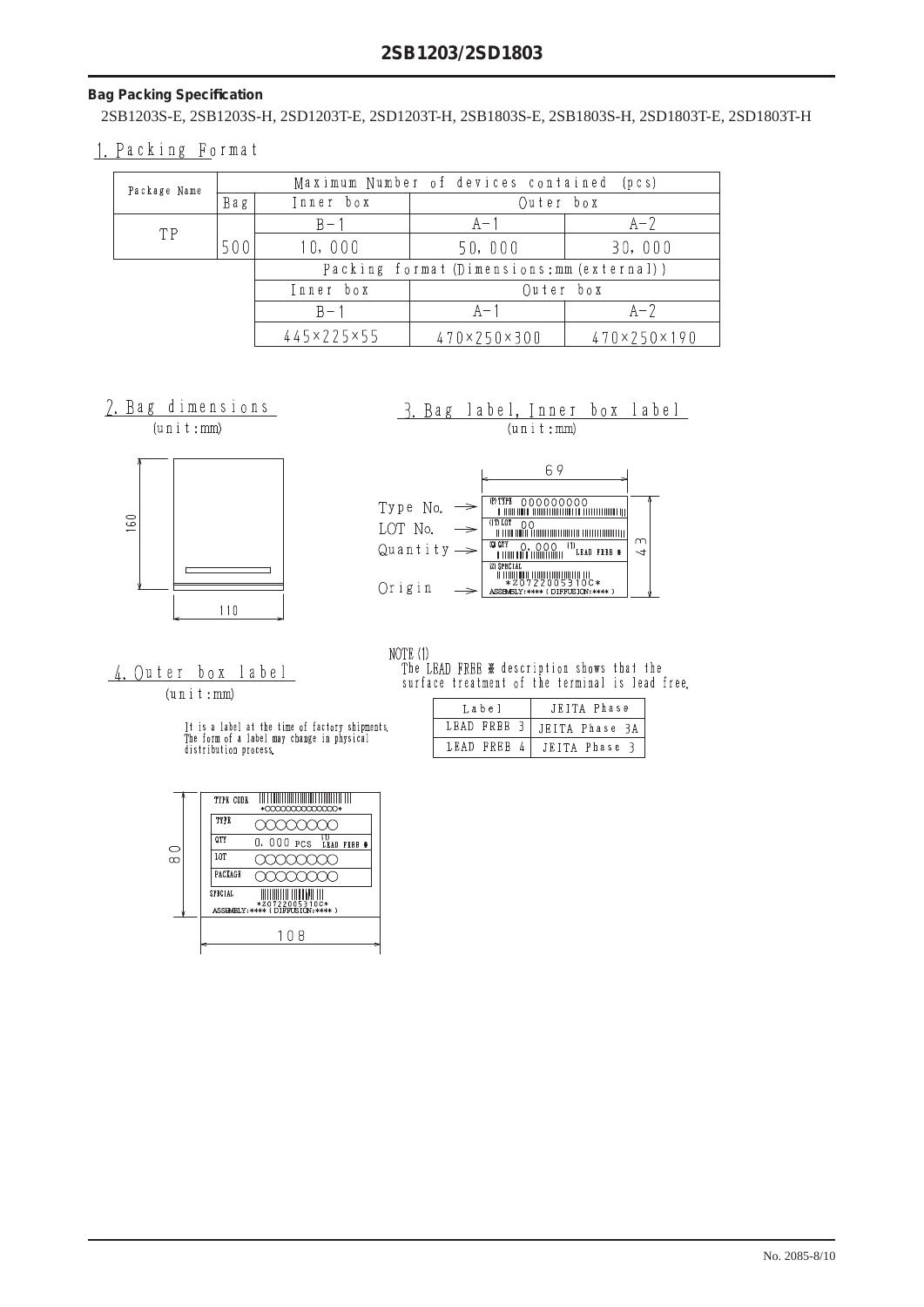#### **Outline Drawing**

2SB1203S-E, 2SB1203S-H, 2SD1203T-E, 2SD1203T-H, 2SB1803S-E, 2SB1803S-H, 2SD1803T-E, 2SD1803T-H